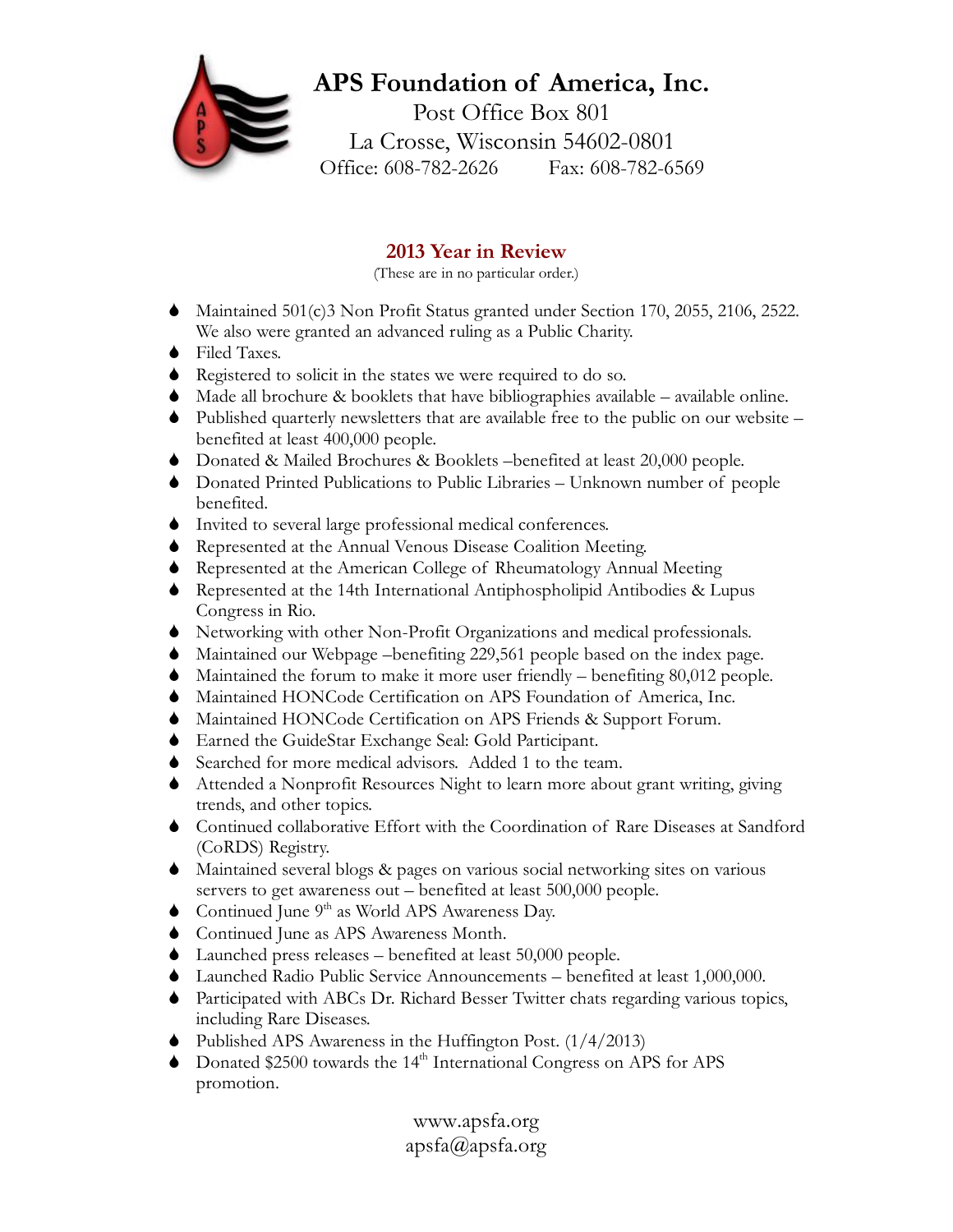- $\blacklozenge$  Were promoted heavily at the 14<sup>th</sup> International Congress on APS.
- $\bullet$  Donated \$4000.00 to sponsor medical students to train. Presented at the 14<sup>th</sup> International Congress on APS. Donated in Memory of Jessica Kidd Vogelpohl
- Spent  $$1200.00$  to help send a researcher to the  $14<sup>th</sup>$  International Congress on APS.
- $\blacklozenge$  Had an intern for University of Wisconsin La Crosse that has now turned into a regular volunteer.
- S Represented a client for a Social Security Disability Hearing and won.
- $\bullet$  Fundraisers:
	- o Café Press approx 584 items sold
	- o World APS Day Items no items sold  $\odot$
	- o June Fundraiser: Bowling Fundraiser hosted by the Kidd Family in memory of Jessica Kidd Vogelpohl
	- o Avon Fundraiser: 30 participants
	- o Bracelet (Silver & Elastic) Fundraiser: 29 sold
	- o Holiday Related:
		- Giving Tree 38 participated donating  $\frac{1}{2}$  raised to APS ACTION (APS Research)
		- Café Press Collectors Edition 4 participated
- $\blacklozenge$  Made Press in 5 different media venues that we are aware of at least 100,000,000 people benefited
	- o House, MD "Instant Karma" (original air date, 10/15/09) benefited at least 16,000,000 people.
	- o Mystery Diagnosis "Falling Through the Cracks" (re- aired several times, original air date, 3/6/2006) - unknown how many people benefited
	- o The Beatles Network (APS Awareness month world wide awareness.) unknown how many people benefited
	- o Blogged about on June 9<sup>th</sup> by Dr. Richard Besser, Chief Medical Correspondent of ABC World News. (6/9/13)
- S Forum Information:
	- o Number of Participants: 2,294

## **Recommendations:**

- $\bullet$  Continue to find more avenues for fundraising.
- S Continue to collaborate with more organizations (both lay & professional).
- $\blacklozenge$  Attend or have materials available for more conferences.
- $\blacklozenge$  Apply for more grants.
- $\bullet$  Continue to search for more medical advisors.
- $\bullet$  Continue to attempt APS mentioned in more publications, including magazines.
- $\bullet$  Continue to making more videos and learn how to make podcasts.
- $\bullet$  Consider tapping in more social networking sites.
- $\bullet$  Consider going to a Board of Directors of 7, including one medical advisor & one public non-APS person.
- S Consider making June 9th World APS Awareness Day formally via a bill through Congress.
- S Consider making June APS Awareness Month formally via a bill through Congress.
- S Consider making a Scholarship fund for those going into the Medical Field.